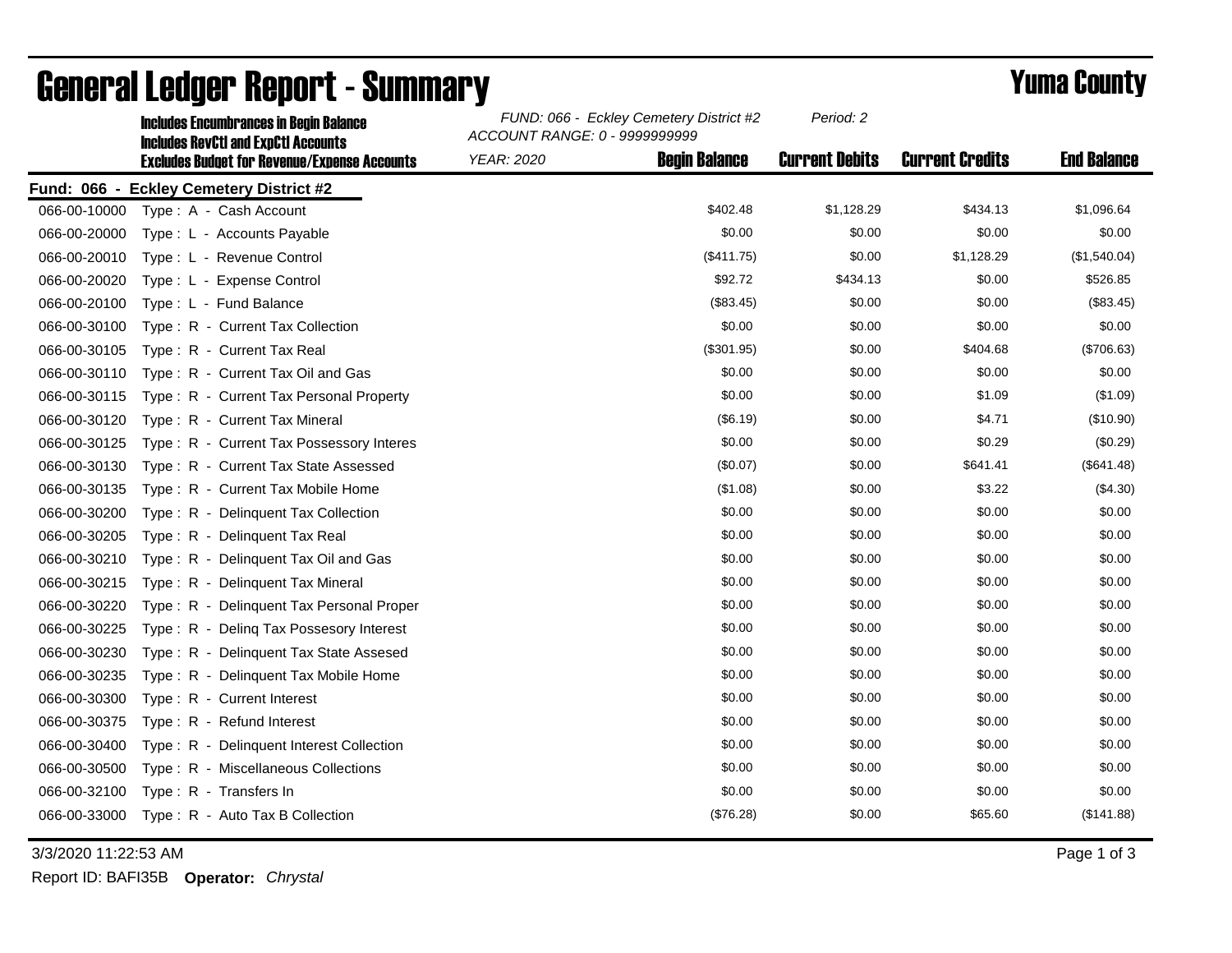| UGIIGI AI LGUYGI  NGUUI L <sup>-</sup> Juinniai Y                                           | I UIIIU VVUIILY                         |                                                                          |                       |                                  |                    |
|---------------------------------------------------------------------------------------------|-----------------------------------------|--------------------------------------------------------------------------|-----------------------|----------------------------------|--------------------|
| <b>Includes Encumbrances in Begin Balance</b><br><b>Includes RevCtI and ExpCtI Accounts</b> |                                         | FUND: 066 - Eckley Cemetery District #2<br>ACCOUNT RANGE: 0 - 9999999999 |                       |                                  |                    |
| <b>Excludes Budget for Revenue/Expense Accounts</b>                                         | <b>YEAR: 2020</b>                       | <b>Begin Balance</b>                                                     | <b>Current Debits</b> | <b>Current Credits</b>           | <b>End Balance</b> |
| Fund: 066 - Eckley Cemetery District #2                                                     |                                         |                                                                          |                       |                                  |                    |
| Type: $R -$ Auto Tax A & F Collection<br>066-00-33100                                       |                                         | (\$26.18)                                                                | \$0.00                | \$7.29                           | (\$33.47)          |
| Type: X - Treasurer Fees<br>066-00-49100                                                    |                                         | \$9.27                                                                   | \$31.65               | \$0.00                           | \$40.92            |
| Type: X - Transfer Out<br>066-00-49401                                                      |                                         | \$0.00                                                                   | \$0.00                | \$0.00                           | \$0.00             |
| Type: X - Checks Written / ACH Transfer<br>066-00-49500                                     |                                         | \$83.45                                                                  | \$402.48              | \$0.00                           | \$485.93           |
|                                                                                             | Fund: 066 - Eckley Cemetery District #2 | (\$319.03)<br>Totals:                                                    | \$1,996.55            | \$2.690.71                       | (\$1,013.19)       |
| <b>Total Fund Revenues:</b>                                                                 | \$1.128.29                              | <b>Total Fund Expenses:</b>                                              | \$434.13              | <b>Net Revenue Over Expense:</b> | \$694.16           |

## General Ledger Report - Summary Yuma County